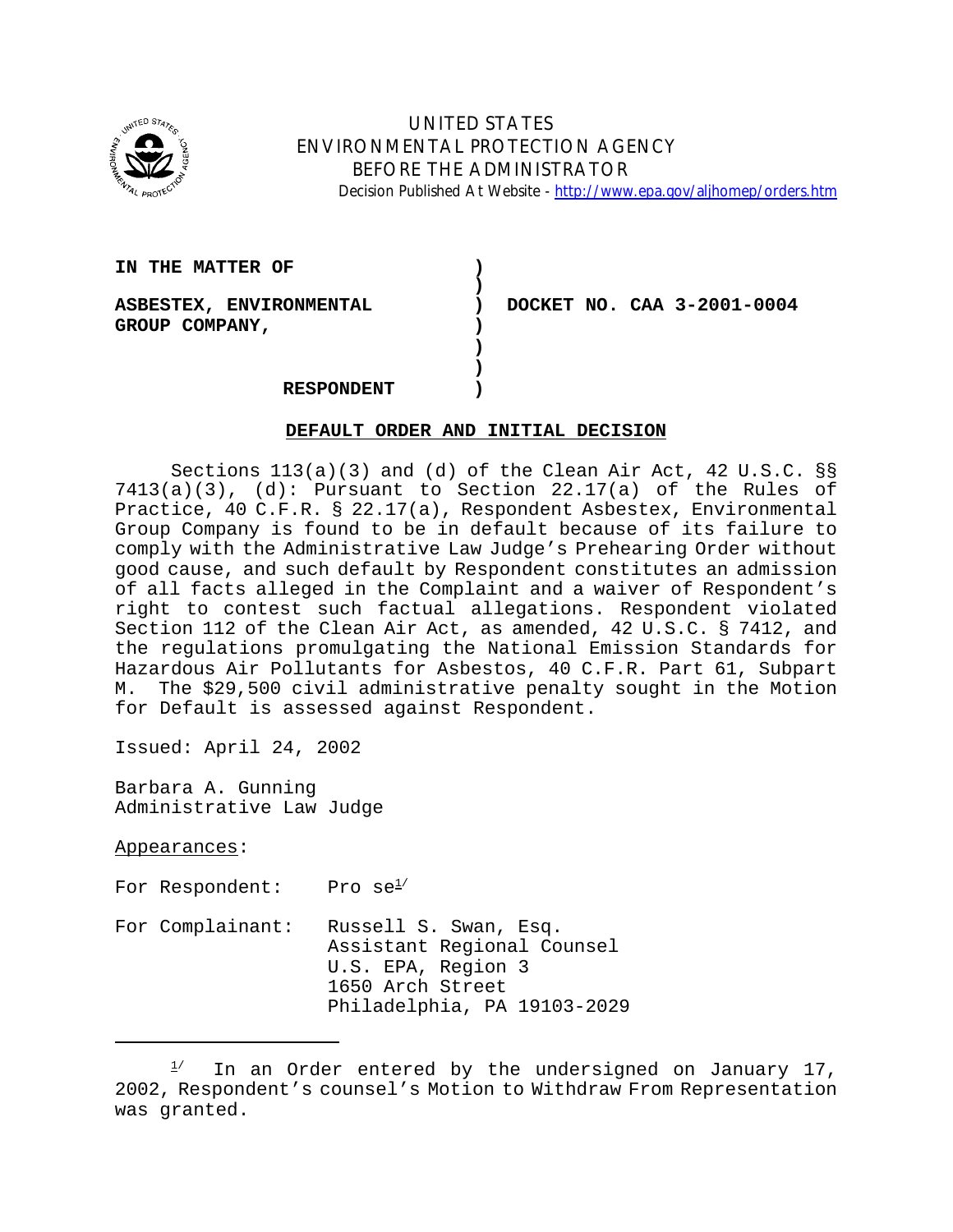#### **INTRODUCTION**

This civil administrative penalty proceeding arises under the authority of Sections 113(a) and (d) of the Clean Air Act, 42 U.S.C. §§ 7413(a), (d). This proceeding is governed by the Consolidated Rules of Practice Governing the Administrative Assessment of Civil Penalties and the Revocation/Termination or Suspension of Permits (the "Rules of Practice"), 40 C.F.R. §§ 22.1- 22.32 (2000).

The United States Environmental Protection Agency ("Complainant" or the "EPA") initiated this proceeding by filing a Complaint against Respondents Ellwood Quality Steels Company, Asbestex, Environmental Group Company, and Linton Industries, Inc. The Complaint charges Respondents with violating Section 112 of the Clean Air Act, as amended, 42 U.S.C. § 7412, and the regulations promulgating the National Emission Standards for Hazardous Air Pollutants for Asbestos ("Asbestos NESHAP"), 40 C.F.R. Part 61, Subpart M. In its Complaint, Complainant seeks the imposition of a civil administrative penalty in the amount of \$41,700 against Respondents.

A Partial Consent Agreement and Final Order filed on June 28, 2001, settled this matter between Complainant and Respondents Ellwood Quality Steels Company and Litton Industries, Inc. A penalty of \$10,000 was assessed jointly against Respondents Ellwood Quality Steels Company and Litton Industries, Inc.

Complainant has filed a Motion for Default for Judgement Against Respondent Asbestex, Environmental Group Company, seeking an administrative penalty of \$29,500. For the reasons discussed below, Complainant's Motion for Default will be granted. Respondent Asbestex, Environmental Group Company is found to be in default pursuant to Section 22.17(a) of the Rules of Practice, 40 C.F.R. § 22.17(a), and is assessed the penalty of \$29,500 sought in the Motion for Default.

# **FINDINGS OF FACT**

1. The EPA initiated this matter against Respondents Ellwood Quality Steels Company, Asbestex, Environmental Group Company, and Linton Industries, Inc. by filing an Administrative Complaint and Notice of Opportunity for Hearing ("Complaint") pursuant to Section 113 (a) and (d) of the Clean Air Act, 42 U.S.C. §§ 7413(a), (d).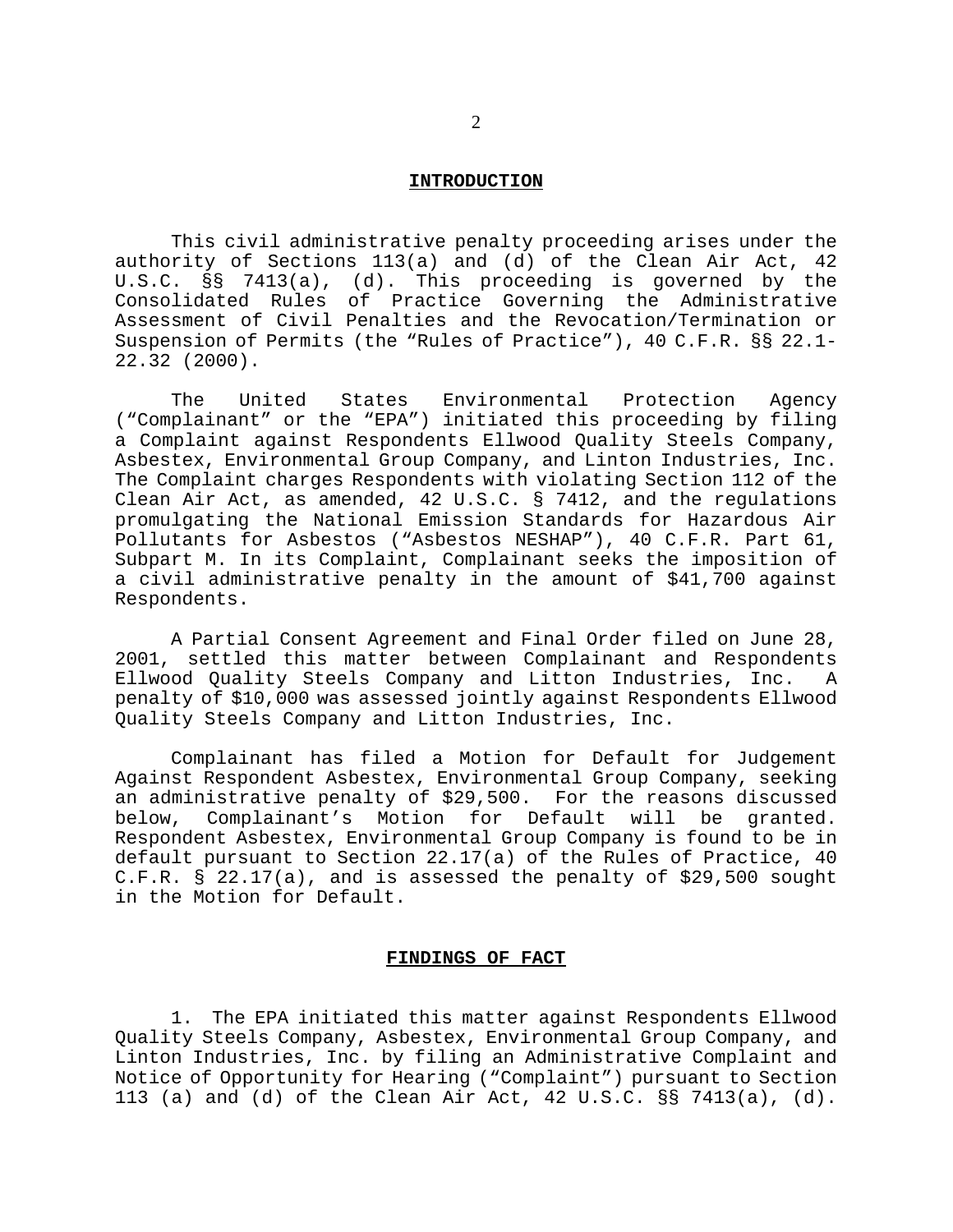In the Complaint, the EPA charges that Respondents violated Section 112(b) of the Clean Air Act, 42 U.S.C. § 7412(b), for failing to comply with the regulations codified at 40 C.F.R. Part 61, Subpart M. Specifically, Complainant charges that Respondents, the owners or operators of a renovation activity, failed to comply with the requirements of 40 C.F.R. §  $61.145(c)(3)$  for failing to adequately wet Regulated Asbestos Containing Material ("RACM")while stripping (Count I) and § 61.145(b) for failing to provide the Administrator with written notice of intention to demolish or renovate (Count II). In the Complaint, the EPA proposes a civil administrative penalty of \$41,700 for these alleged violations.

2. The Complaint was filed with the Regional Hearing Clerk on December 12, 2000, and copies were sent to Respondents by certified mail, return receipt requested. The Complaint advised Respondents that the Rules of Practice, 40 C.F.R. Part 22, govern this proceeding, and copies of 40 C.F.R. Part 22 were sent to Respondents along with the Complaint.

3. Respondent Asbestex, Environmental Group Company, through counsel, filed an Answer to the Complaint with the Regional Hearing Clerk on January 16, 2001. In its Answer, Respondent Asbestex, Environmental Group Company requested a hearing and denied that it violated the Clean Air Act in the manner alleged in the Complaint. Respondent Asbestex, Environmental Group Company objected to the proposed penalty, alleging that Complainant did not take into account the size of its business or the economic impact of the penalty on its business. Respondent Asbestex, Environmental Group Company alleged that the proposed penalty would jeopardize its ability to remain in business.

4. A Partial Consent Agreement and Final Order filed on June 28, 2001, settled this matter between Complainant and Respondents Ellwood Quality Steels Company and Litton Industries, Inc. A penalty of \$10,000 was assessed jointly against Respondents Ellwood Quality Steels Company and Litton Industries, Inc.

5. On July 13, 2001, the undersigned entered a Prehearing Order setting forth a schedule for the parties to submit their prehearing exchange information. Complainant was directed to file its prehearing exchange by September 4, 2001, and Respondent Asbestex, Environmental Group Company ("Respondent")<sup>2</sup> was directed

 $2$ <sup>1</sup> Hereinafter Respondent Asbestex, Environmental Group Company is referred to as "Respondent."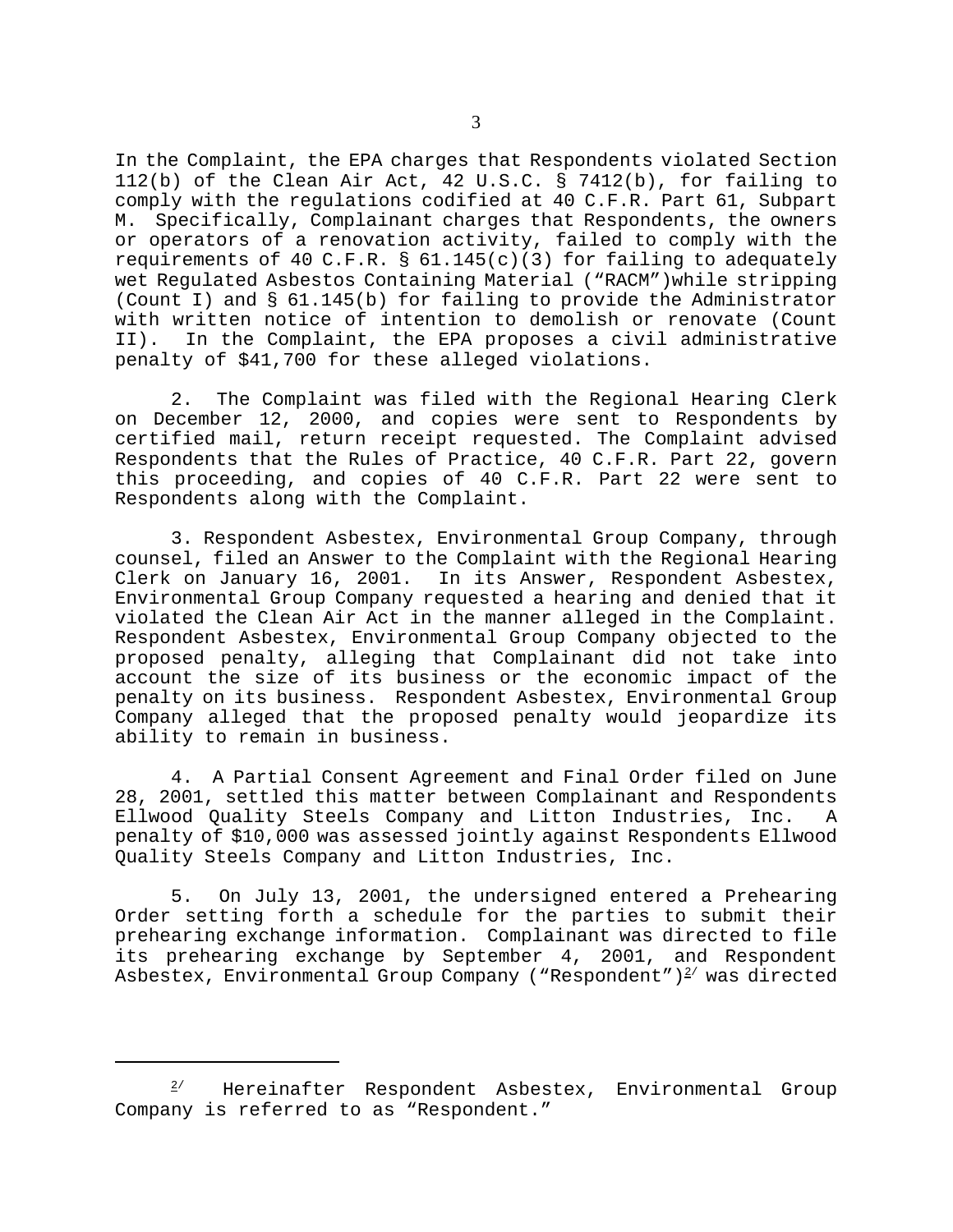to file its prehearing exchange by October 4, 2001. $3/$  The parties were advised that failure to comply with the Order could result in the entry of a default judgment against the defaulting party. Respondent was specifically advised to submit a statement explaining why the proposed penalty should be reduced or eliminated. Respondent was also directed to furnish financial statements, tax returns, or other supporting documentation if Respondent intended to take the position that it would be unable to pay the proposed penalty or that the penalty would have an adverse effect on its ability to continue to do business. The July 13, 2001, Prehearing Order was sent to Respondent by regular mail.

6. On August 29, 2001, Complainant filed its prehearing exchange as directed. Complainant's prehearing exchange was accompanied by several exhibits which included, *inter alia*, the Clean Air Act Stationary Source Civil Penalty Policy, the Asbestos Demolition and Renovation Civil Penalty Policy, and a detailed narrative documenting Complainant's computation of the proposed penalty based upon the statutory penalty factors of Section 113(e)(1) of the Clean Air Act and in accordance with the aforementioned penalty policies. Complainant's prehearing exchange was sent to Respondent by certified mail and Complainant has submitted a photocopy of the signed return receipt.

7. Respondent has not filed its prehearing exchange.

8. Complainant filed a Motion for Default for Judgement Against Respondent Asbestex, Environmental Group Company on October 16, 2001. A response to the Motion has not been received from Respondent.

9. In an Order entered on January 17, 2002, Respondent's counsel's Motion to Withdraw From Representation was granted. Counsel for Respondent stated that Respondent had been advised of the Motion to Withdraw and of the pending default.

10. Ellwood Quality Steels Company ("Ellwood), a Pennsylvania corporation, retained Respondent Asbestex, Environmental Group Company, a contractor specializing in asbestos removal or encapsulation with an office located at 529 Greenwood Avenue, Pittsburgh, Pennsylvania 15207, to perform asbestos renovation work

 $3'$  The July 13, 2001, Prehearing Order directed Respondent to file a statement of election to only conduct cross-examination of Complainant's witnesses as its manner of defense if it chose to forgo the presentation of direct and/or rebuttal evidence.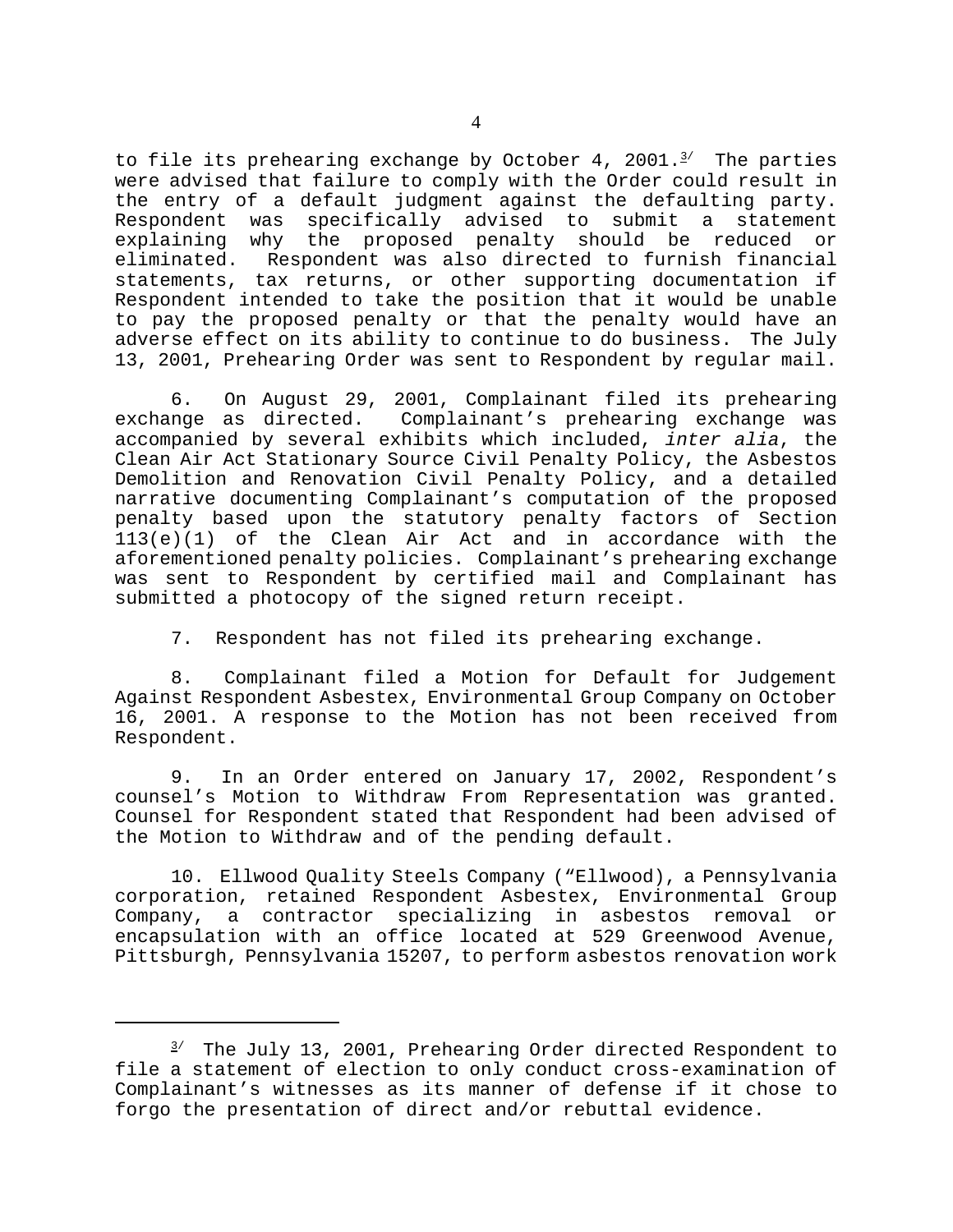at the Ellwood facility ("Facility") located at 700 Moravia Street, New Castle, Pennsylvania.

11. At all times relevant to the Complaint, Respondent was engaged in the removal of asbestos containing material from the Facility and controlled, operated, and/or supervised the Facility being renovated and/or the renovation operation at the Facility.

12. Respondent is a "person" within the meaning of Sections 302(e) and 113(d) of the Clean Air Act, 42 U.S.C. §§ 7602(e), 7413(d).

13. Respondent was the "owner or operator of a demolition or renovation activity" as that term is defined at 40 C.F.R. § 61.141.

14. On December 22, 1999, the EPA conducted an Asbestos NESHAP inspection at the Facility. Before and during the inspection, Respondent was engaged in the renovation of the Facility which included the stripping, disturbing, and/or removal from the Facility of approximately 1,400 square feet of asbestoscontaining Galbestos siding.

15. At the time of the December 22, 1999 inspection, the EPA inspector observed in and around the Facility, on the ground, and in dumpsters at the Facility debris that contained suspected asbestos-containing Galbestos siding and a pile of broken pieces of dry asbestos transite sheeting. The suspected asbestoscontaining Galbestos siding and transite sheeting were weathered, damaged, and broken into small pieces and were crumbled, pulverized, and/or reduced to a powder or had a high probability of becoming crumbled, pulverized, or reduced to a powder by the renovation at the Facility.

16. During the December 22, 1999 inspection, the EPA inspector observed Respondent's representative picking up the dry friable suspected asbestos pieces from the ground that had come loose from the Galbestos siding without the use of any safety equipment or wetting agent.

17. During the December 22, 1999 inspection, the EPA inspector collected nine samples, took twenty-six photographs, and videotaped the suspected asbestos containing material around the premises and in the dumpster. All the material the inspector observed in and around the Facility and in the dumpster appeared to be weathered, very dry, and friable. Subsequent polarized light microscopy tests of the samples taken by the EPA inspector revealed that all nine samples contained more than one percent asbestos.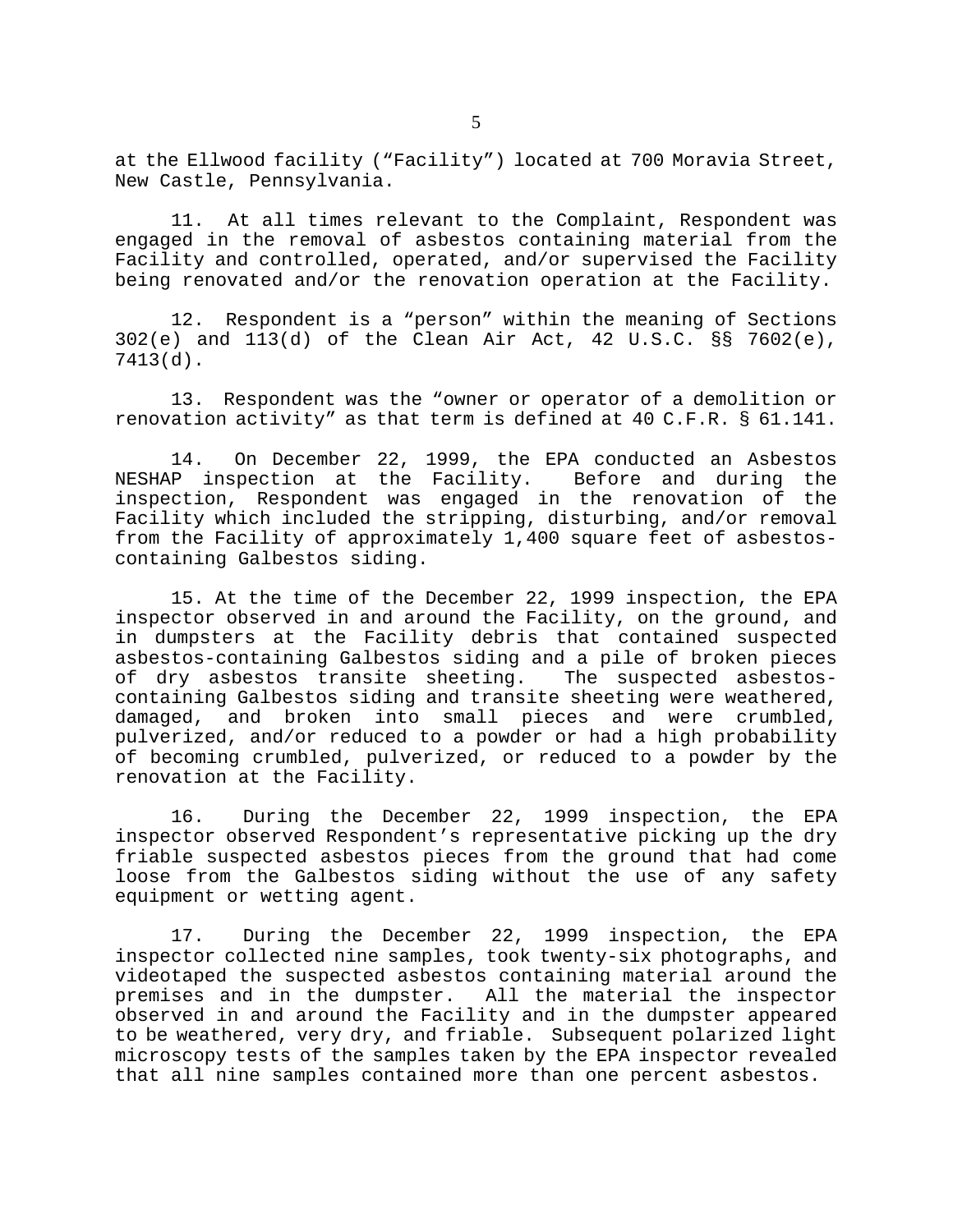18. After the December 22, 1999 inspection, the EPA inspector spoke with Respondent's representative at the Facility who stated that he used a power saw to cut the Galbestos siding from the building.

19. The EPA did not receive an Asbestos Abatement and Demolition/Renovation Notification prior to the commencement of the asbestos abatement project at the Facility as required by 40 C.F.R.  $$61.145(b).$ 

20. On January 6, 2000, the EPA conducted a second inspection at the Facility. The EPA inspector observed dry friable suspected asbestos that had broken loose from the corrugated Galbestos metal siding. The dry pieces were scattered on the ground in the northeast and south sides of the Facility. There were also small broken pieces of dry suspected asbestos transite on the ground outside the northeast corner of the Facility.

21. During the January 6, 2000 inspection, the EPA inspector collected eight samples and took twenty-one photographs and a videotape of his observations. All the material the inspector observed in and around the Facility and in the dumpster appeared to be weathered, very dry, and friable. Subsequent polarized light microscopy tests of the samples taken by the EPA inspector revealed that all eight samples contained more than one percent asbestos.

22. Pursuant to 40 C.F.R. § 61.145(a), all the requirements of 40 C.F.R. §§ 61.145(b) and (c) apply to the owner or operator of a renovation activity if the combined amount of RACM is at least 80 linear meters (260 linear feet) on pipes or at least 15 square meters (160 square feet) on other facility components.

23. The Facility is a "facility" within the meaning of 40 C.F.R. § 61.141.

24. The asbestos-containing material referenced *above*  constitutes "friable asbestos material" within the meaning of 40 C.F.R. § 61.141 because it contained more than one percent asbestos, as determined using the method specified in 40 C.F.R. Part 763, Polarized Light Microscopy, and it was able to be crumbled, pulverized, or reduced to powder by hand pressure.

25. The asbestos-containing material referenced above constitutes "RACM" and "asbestos containing waste material" as those terms are defined at 40 C.F.R. § 61.141.

26. The activities conducted by Respondent at the Facility in removing asbestos material and renovating the Facility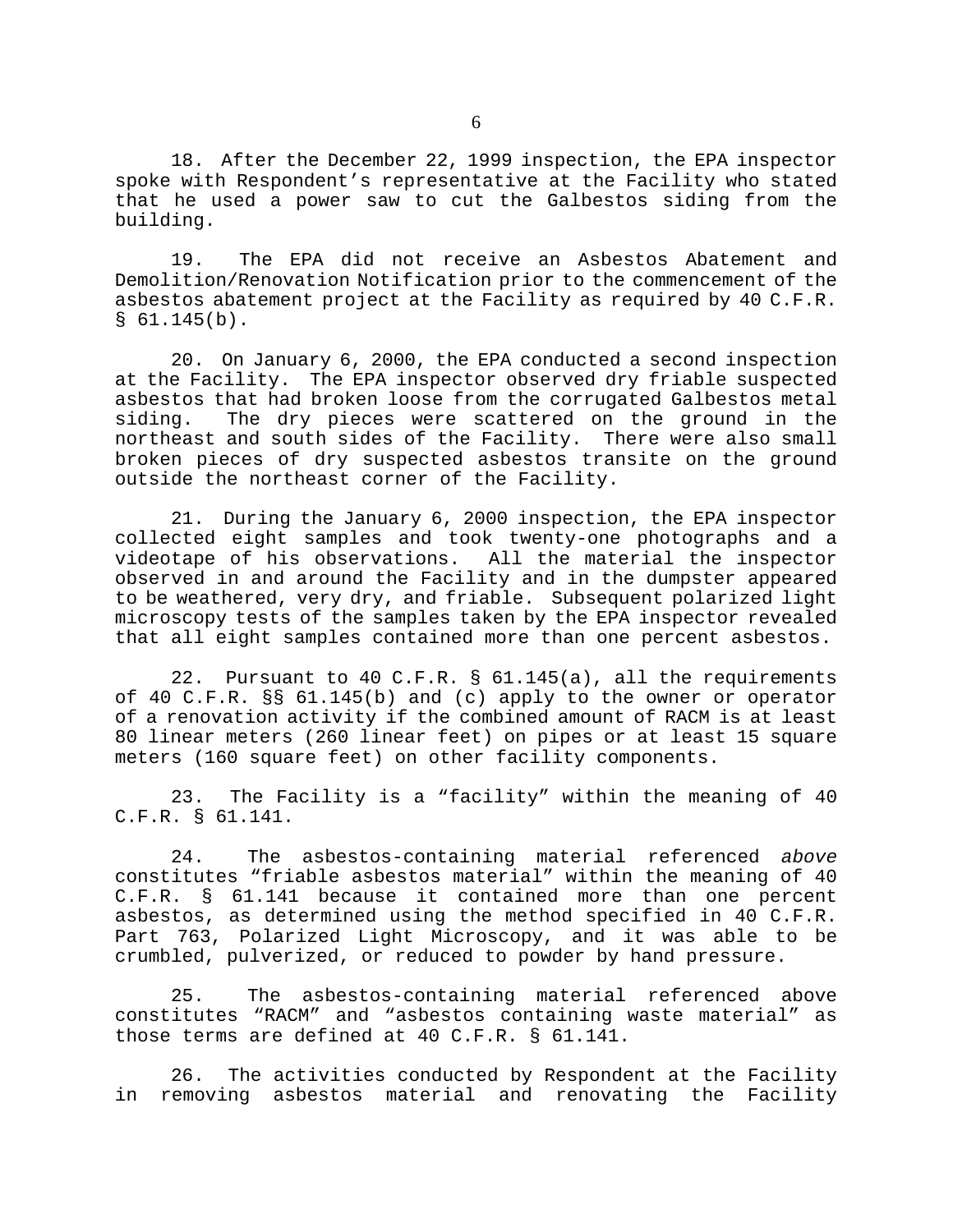constitute a "renovation" or "renovation activity" within the meaning of 40 C.F.R. § 61.141.

27. Pursuant to 40 C.F.R. § 61.145(c)(3), RACM that is stripped from a facility component while it remains in place in the facility must be adequately wet during the stripping operation. At the time of the EPA inspections on December 22, 1999, and January 6, 2000, Respondent had stripped RACM and had failed to adequately wet the RACM during the stripping operation.

28. Pursuant to 40 C.F.R. § 61.145(b), each owner or operator of a covered demolition or renovation activity shall provide the Administrator with written notice of intention to demolish or renovate. The EPA never received such notification before the asbestos demolition/renovation project was conducted at the Facility.

29. Respondent, as well as other persons, may be deterred from future violations of the Clean Air Act and the Asbestos NESHAPs by the assessment of a penalty in this case.

30. Complainant's proposed civil administrative penalty was determined in accordance with the penalty factors listed in Section 113(e)(1) of the Clean Air Act and upon consideration of the EPA's Asbestos Demolition and Renovation Civil Penalty Policy as revised on May 5, 1992, and the Clean Air Act Stationary Source Civil Penalty Policy as clarified January 17, 1992. Complainant considered each statutory penalty factor identified in Section 113(e)(1) of the Clean Air Act, and its proposed penalty is supported by its analysis of those factors.

31. Under the applicable penalty policies, the EPA determined that the gravity-based penalty for the work practice violations and notice violation of the Asbestos NESHAP was \$39,500 which was reduced by \$10,000 to reflect the settlement and penalty paid by the two other Respondents. No adjustments to the penalty were made for good faith, compliance history, willfulness or negligence, cooperation, prior history of violation, economic benefit, size of business, ability to pay, or other factors as justice may require.

#### **DISCUSSION**

# **Liability on Default**

The issues before me are whether a default order should be entered against Respondent and whether the proposed penalty of \$29,500 should be assessed against Respondent. This proceeding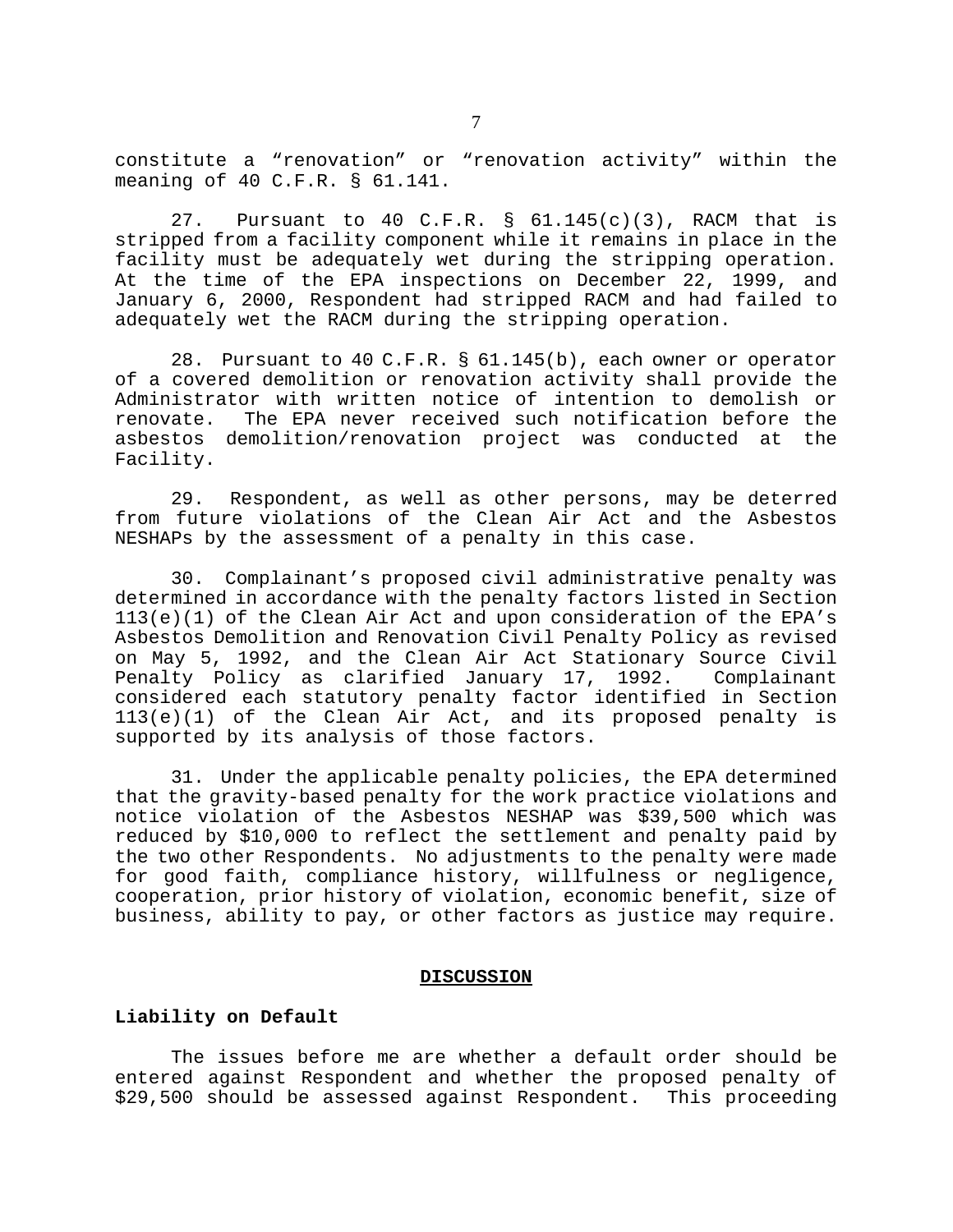arises under the authority of Section 113(d) of the Clean Air Act, 42 U.S.C. § 7413(d). The federal regulations governing such proceedings are found at the Rules of Practice, 40 C.F.R. Part 22. Section 22.17(a) of the Rules of Practice concerning default states, in pertinent part:

A party may be found to be in default: after motion, upon failure to file a timely answer to the complaint; upon failure to comply with the information exchange requirements of  $\S$  22.19(a) or an order of the Presiding Officer  $[4]$ ; or upon failure to appear at a conference or hearing. Default by respondent constitutes, for purposes of the pending proceeding only, an admission of all facts alleged in the complaint and a waiver of respondent's right to contest such factual allegations.

40 C.F.R. § 22.17(a).

Section 22.17(c) of the Rules of Practice concerning default orders states, in pertinent part:

When the Presiding Officer finds that default has occurred, he shall issue a default order against the defaulting party as to any or all parts of the proceeding unless the record shows good cause why a default order should not be issued. If the order resolves all outstanding issues and claims in the proceeding, it shall constitute the initial decision under these Consolidated Rules of Practice. The relief proposed in the complaint or in the motion for default shall be ordered unless the requested relief is clearly inconsistent with the record of the proceeding or the Act. For good cause shown, the Presiding Officer may set aside a default order.

40 C.F.R. § 22.17(c).

A party's failure to comply with an order of the Administrative Law Judge ("ALJ") may subject the defaulting party to a default order under Section 22.17(a) of the Rules of Practice. Although the ALJ is accorded some discretion in making the default determination under Section 22.17 of the Rules of Practice, such discretion is usually reserved for minor violative conduct or when

 $4'$  The term "Presiding Officer" refers to the Administrative Law Judge designated by the Chief Administrative Law Judge to serve as the Presiding Officer. 40 C.F.R. § 22.3(a).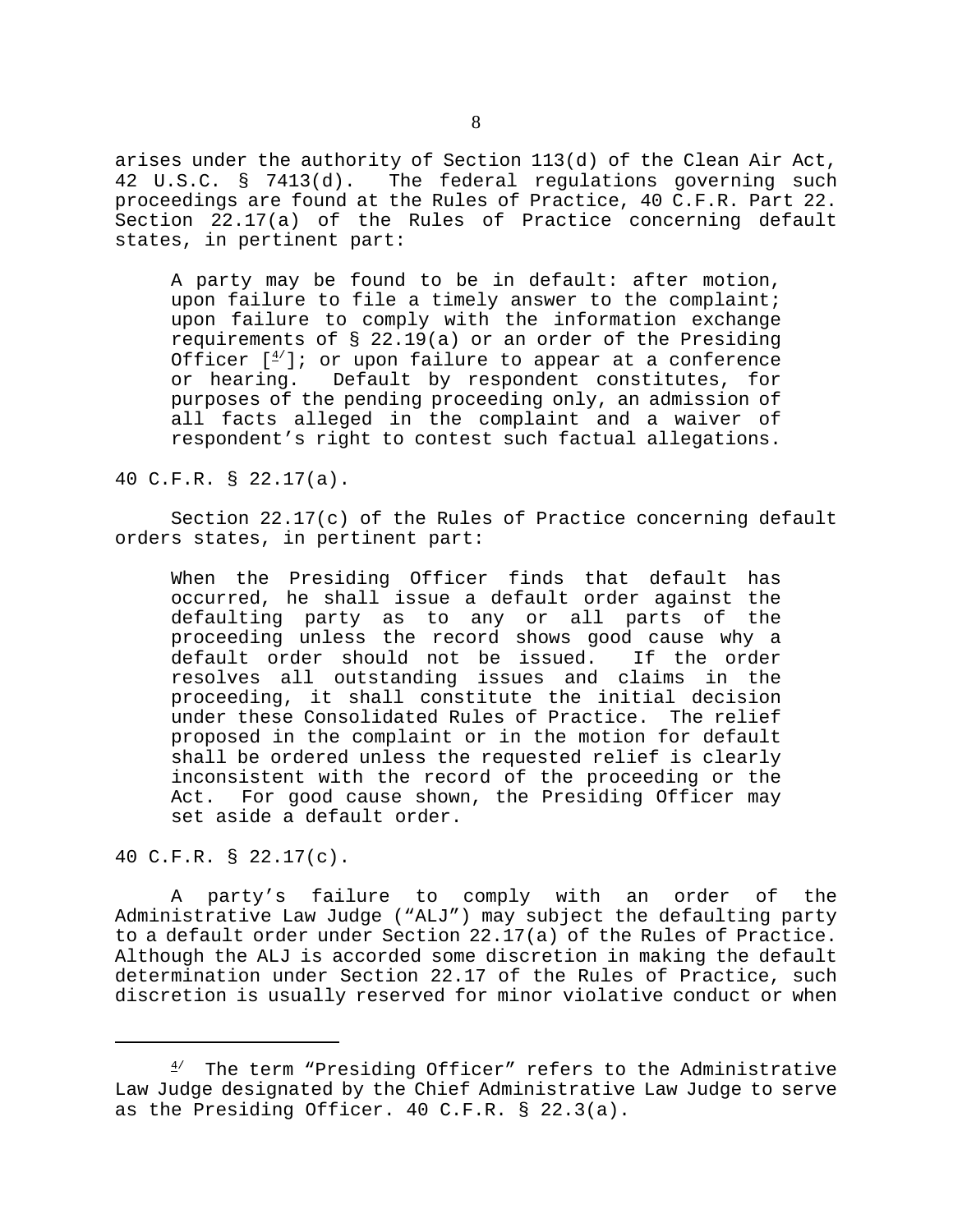the record shows "good cause" why a default order should not be issued.<sup>5/</sup>

The file in this proceeding reflects that this matter was initiated by the filing of a Complaint against Respondent on December 12, 2000. Respondent's Answer to the Complaint, filed on January 16, 2001, was timely. $6/$ 

The parties were directed to file their prehearing exchange information by the ALJ's Prehearing Order entered on July 13, 2001. The Prehearing Order advised both parties that failure to comply with the Prehearing Order could result in the entry of a default judgment against the defaulting party. The EPA timely filed its prehearing exchange but no prehearing exchange information was filed by Respondent.<sup> $7/$ </sup> On October 16, 2001, the EPA filed the

 $6/$  The EPA's assertion, in its Motion for Default, that Respondent's Answer was untimely is incorrect. The Complaint was sent to Respondent by certified mail with return receipt requested on December 12, 2000. The file before me does not contain the signed return receipt for the Complaint. Service of the complaint is complete when the return receipt is signed. 40 C.F.R. §  $22.7(c)$ . Service of all documents other than the complaint is complete upon mailing or when placed in the custody of a reliable commercial delivery service. *Id*. Respondent's Answer was sent to the Regional Hearing Clerk by Federal Express on January 15, 2001, and was date stamped by the Office of Regional Counsel on January 16, 2001.

 $7$  Complainant has provided proof that its prehearing exchange was received by counsel, then of record for Respondent, on September 6, 2001. *See* Complainant's Motion for Default (continued...)

 $5'$  The language of Section 22.17(a) of the Rules of Practice concerning the entry of a default order is discretionary in nature, providing that "a party may be found in default . . . upon failure to comply with an order of the Presiding Officer." The application of the regulation should be made as a general rule in order to effectuate its intent. Thus, when the facts support a finding that there has been a failure to comply with an ALJ's order without good cause, a default order generally should follow. Discretion may be exercised in instances of minor nonperformance, and lesser sanctions as appropriate, are available to the ALJ for violative conduct that does not reach the level of default. It is also noted that the entry of a default order avoids indefinitely prolonged litigation.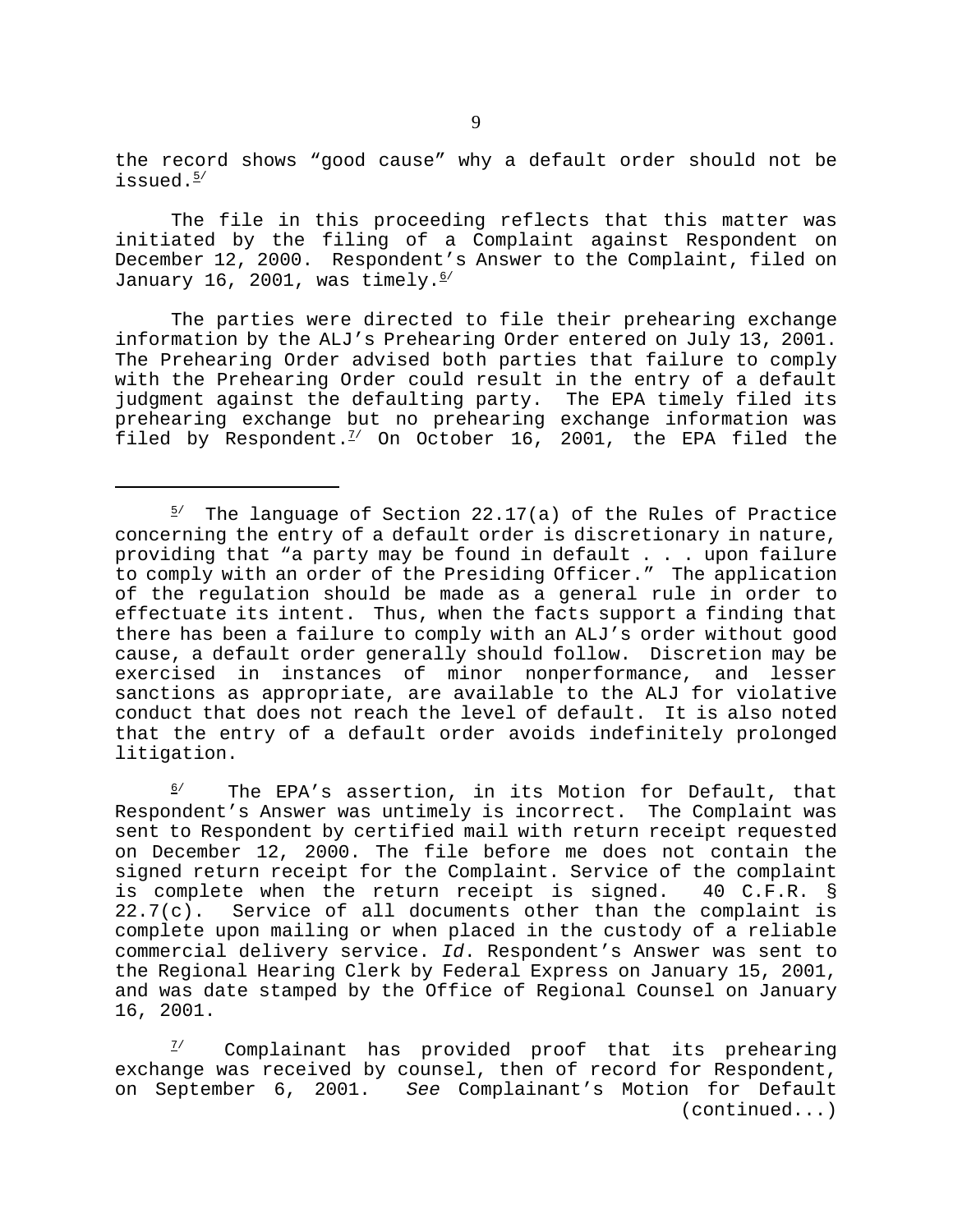instant Motion for Default Judgement, requesting that a default order be issued against the Respondent for failing to comply with the Prehearing Order. The Motion for Default Judgement, as with the Complaint, was sent to Respondent by certified mail, return receipt requested. Respondent has not filed a response to Complainant's Motion for Default Judgement.

A party's failure to comply with an order of the ALJ subjects the defaulting party to a default order under Section 22.17(a) of the Rules of Practice, unless the record shows good cause why a default order should not be issued. Here, Respondent failed to comply with the Prehearing Order. Further, Respondent has not responded to the Motion for Default. A party's failure to respond to a motion within the designated period waives any objection to the granting of the motion under Section 22.16(b) of the Rules of Practice, 40 C.F.R. § 22.16(b). As such, Respondent is found to be in default, and the record does not show good cause why a default order should not be issued.

As cited above, Section 22.17(a) of the Rules of Practice further provides that "[d]efault by respondent constitutes, for purposes of the pending proceeding only, an admission of all facts alleged in the complaint and a waiver of respondent's right to contest such factual allegations." 40 C.F.R. § 22.17(a). This regulatory provision, couched in mandatory language, requires, upon Respondent's default, that I accept as true all facts alleged in the Complaint. Thus, in the instant proceeding, I must accept as true all facts alleged in the instant Complaint. *Id*.

The facts alleged in the instant Complaint establish, by a preponderance of the evidence, Respondent's two violations of the Asbestos NESHAP codified at 40 C.F.R. Part 61, Subpart M, as charged in the Complaint. Specifically, the alleged facts, deemed to be admitted, establish that Respondent, an operator of a renovation activity, failed to adequately wet RACM while stripping (Count I) and failed to provide the Administrator with written notice of intention to demolish or renovate (Count II) in violation of 40 C.F.R. §§ 61.145(c)(3) and 61.145(b), respectively.

# **Penalty on Default**

In its Motion for Default, the EPA proposes that Respondent be assessed a civil administrative penalty in the amount of \$29,500

 $\frac{7}{ }$  (...continued) Judgement Ex. E.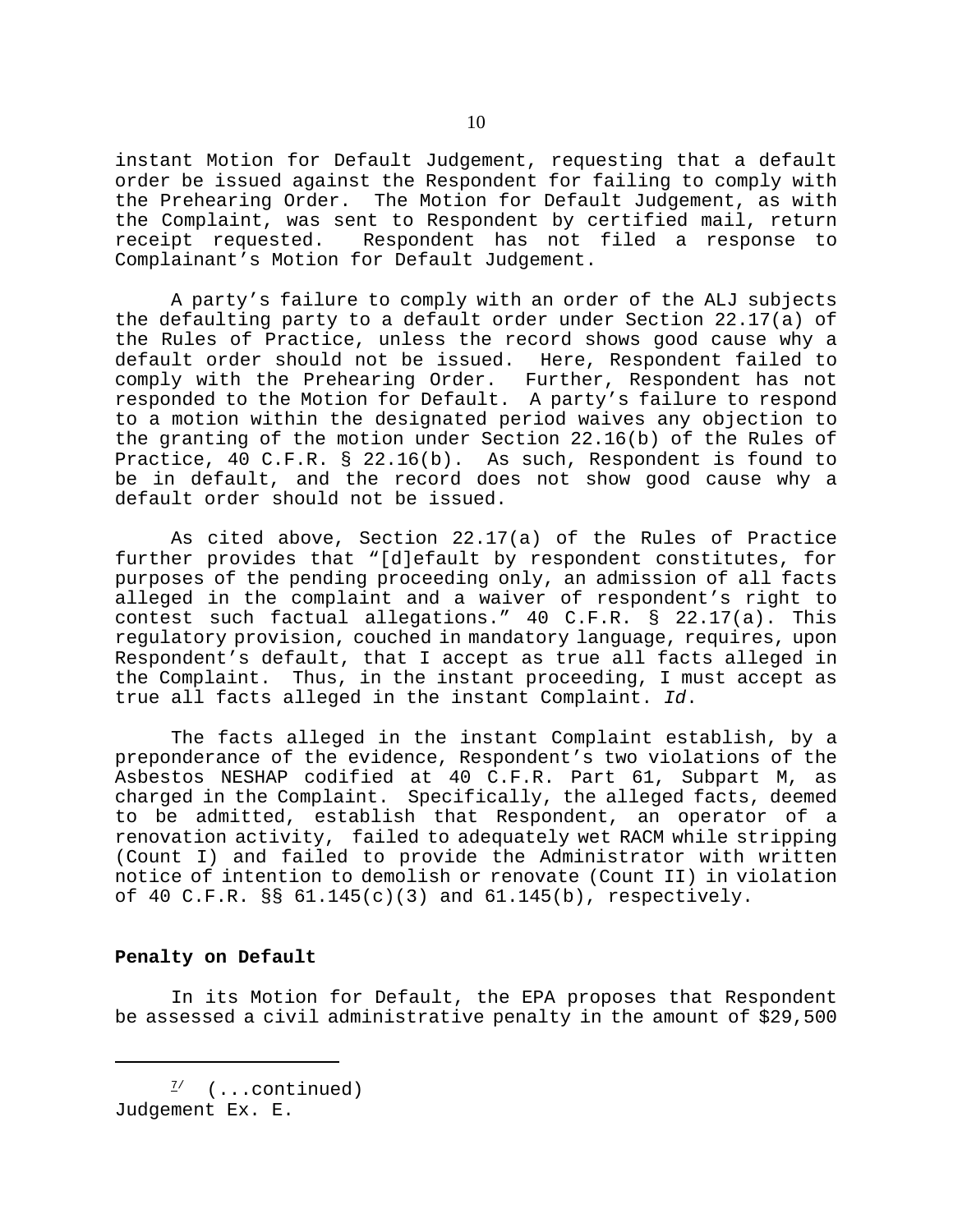for its two violations of the Asbestos NESHAP. Section 22.24(a) of the Rules of Practice places the burdens of presentation and persuasion on Complainant to prove that "the relief sought is appropriate." 40 C.F.R. § 22.24(a). Each matter of controversy is adjudicated under the preponderance of the evidence standard. 40 C.F.R. § 22.24(b). The Rules of Practice also direct that where a party is found liable in default, as is the case here, "[t]he relief proposed in the complaint or the motion for default shall be ordered unless the requested relief is clearly inconsistent with the record of the proceeding or the Act.  $^{\prime\prime\prime}$  40 C.F.R. § 22.17(c).

As such, Complainant's burden of proof as to the requested relief is less demanding in a default case than in a contested case. *See* 63 Fed. Reg. 9464, 9470 (Feb. 25, 1998)(Proposed Rule). This does not mean, however, that Complainant is released from the requirement to make a *prima facie* case in regard to the appropriateness of the proposed penalty, as well as to liability. *See id*. at 9470. In other words, a finding of default as to liability may reduce what the EPA needs to show to support the proposed penalty but such finding does not disturb the EPA's underlying burdens of presentation and persuasion to establish that the relief sought is appropriate.

The appropriateness of the recommended penalty in this proceeding brought under the Clean Air Act must be examined in light of the statutory penalty factors set forth at Section 113(e)(1) of the Clean Air Act, 42 U.S.C. § 113(e)(1). $^{2/2}$  Section 113(e) of the Clean Air Act sets forth the factors that the EPA and the ALJ must consider in determining the amount of any penalty for

 $8'$  For purposes of discussion in this Default Order and Initial Decision, the phrase "record of the proceeding" refers to the pleadings, as well as other submitted material, including Complainant's prehearing exchange.

 $9'$  Section 113(d) of the Clean Air Act authorizes the imposition of a civil penalty in the amount of up to \$25,000 per day for each violation, up to a total of \$200,000. The Federal Civil Penalties Inflation Adjustment Act of 1990, as amended by the Debt Collection Improvement Act of 1996, requires the EPA to periodically adjust penalties to account for inflation. The EPA has issued a Civil Monetary Penalty Inflation Adjustment Rule which declares that the maximum civil penalty for violations of the Clean Air Act that occurred on or after January 31, 1997, and assessed under Section  $113(d)(1)$ , is \$27,500 per violation and that the total penalty cannot exceed \$220,000. *See* 40 C.F.R. Part 19; 61 Fed. Reg. 69360 (Dec. 31, 1996).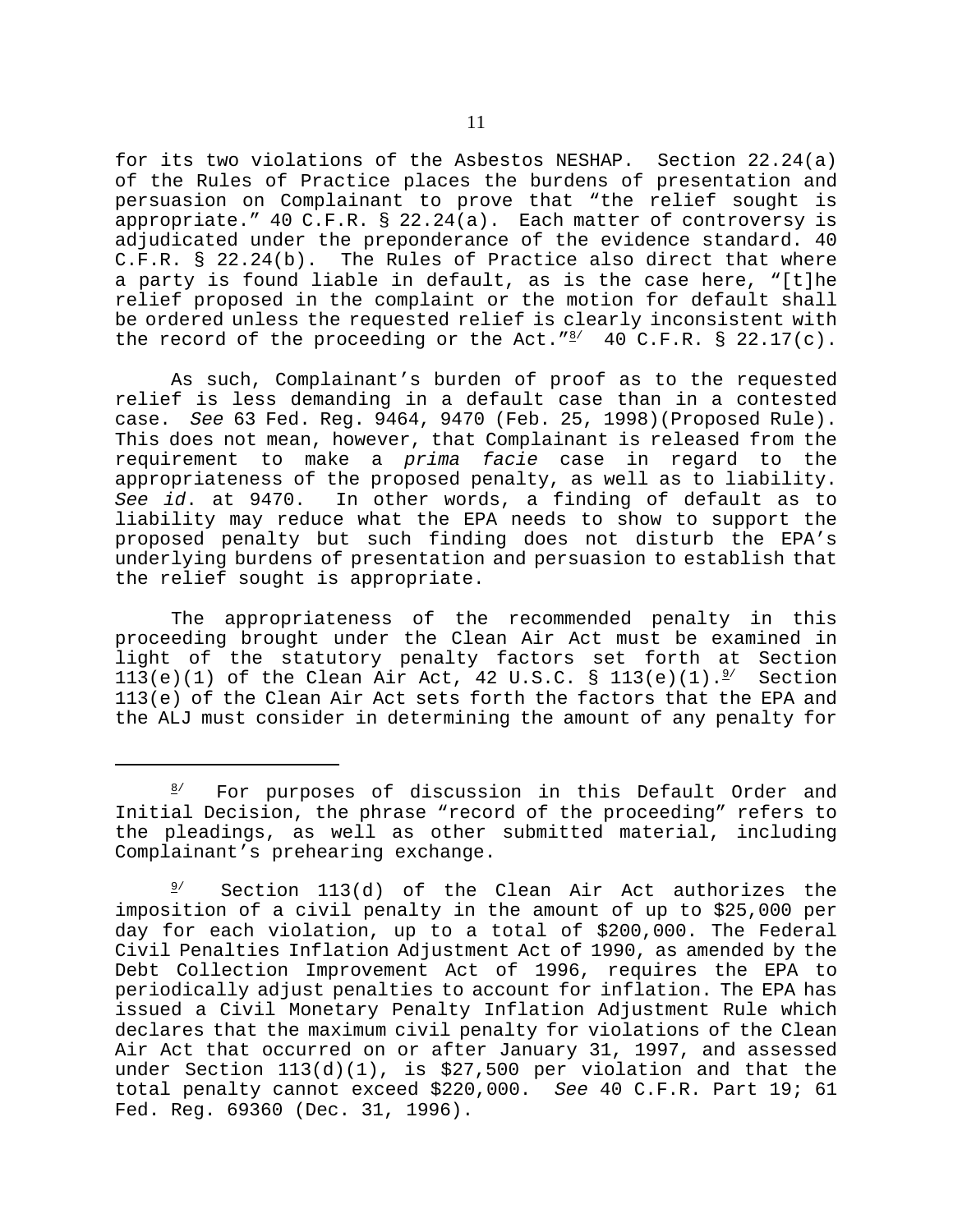violations of Section 112 of the Clean Air Act. Section  $113(e)(1)$ of the Clean Air Act, in pertinent part, provides:

In determining the amount of any penalty to be assessed under this section . . . , the Administrator or the court, as appropriate, shall take into consideration (in addition to such other factors as justice may require) the size of the business, the economic impact of the penalty on the business, the violator's full compliance history and good faith efforts to comply, the duration of the violation as established by any credible evidence (including evidence other than the applicable test method), payment by the violator of penalties previously assessed for the same violation, the economic benefit of noncompliance, and the seriousness of the violation.

42 U.S.C. § 7413(e)(1).

In addition to consideration of the statutory penalty criteria, the ALJ must also consider any applicable EPA penalty policy. Section 22.27(b) of the Rules of Practice, concerning the ALJ's initial decision provides, in pertinent part:

> If the Presiding Officer determines that a violation has occurred and the complaint seeks a civil penalty, the Presiding Officer shall determine the amount of the recommended civil penalty based on the evidence in the record and in accordance with any penalty criteria set forth in the Act. The Presiding Officer shall consider any civil penalty guidelines issued under the Act.

40 C.F.R. 22.27(b).

However, as shown by the Environmental Appeals Board's ("EAB") case *In re Employer's Insurance of Wausau and Group Eight Technology, Inc. ("Wausau")*, TSCA Appeal No. 95-6,6 E.A.D. 735, 761 (EAB, Feb. 11,1997), one cannot apply the penalty policy unquestionably as if the policy were a rule with binding effect, because such policy has not been issued in accordance with the Administrative Procedure Act ("APA") procedures for rulemaking. Furthermore, the EAB has held that the ALJ has "the discretion either to adopt the rationale of an applicable penalty policy where appropriate or to deviate from it where the circumstances warrant." *In re DIC Americas, Inc.*, 6 E.A.D. 184, 189 (EAB, Sep. 27, 1995). Although the EAB in *Wausau*, *supra*, ultimately upheld the use of the PCB Penalty Policy in assessing a civil administrative penalty in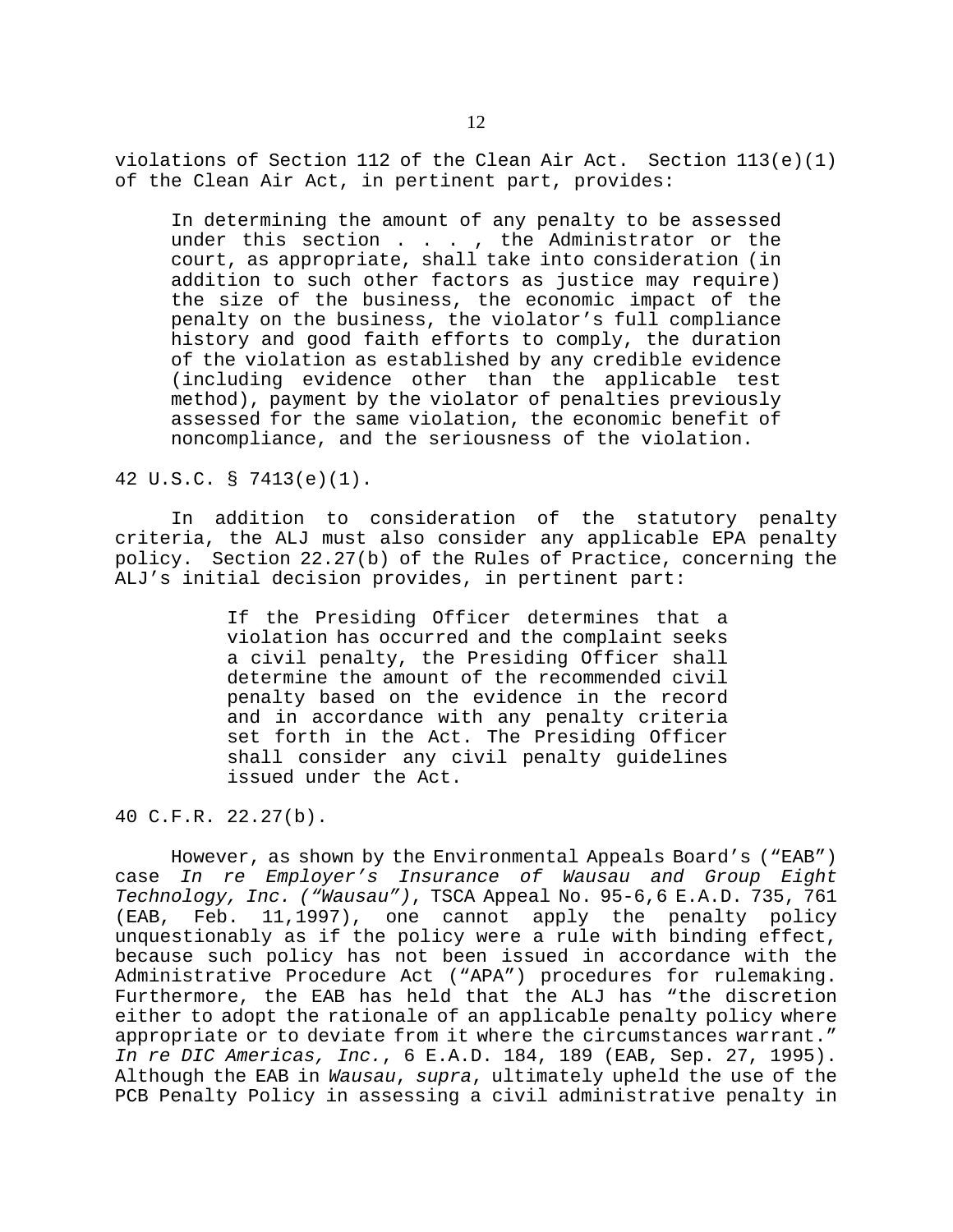that case, the EAB readily recognized the limitations of the role and application of the various EPA Penalty Policies. In discussing these limitations, the EAB noted that the relevant penalty Policy must not be treated as a rule and that in any case where the basic propositions on which the Policy is based are genuinely placed at issue, adjudicative officers "must be prepared 'to re-examine [those] basic propositions.'" *Wausau*, *supra*, at 761, *quoting, McLouth Steel Products Corp. v. Thomas*, 838 F.2d 1317, 1321 (D.C. Cir. 1988).

In the instant matter, the proposed penalty was calculated on the basis of the guidelines set forth in the EPA's Asbestos Demolition and Renovation Civil Penalty Policy as revised on May 5, 1992, and the Clean Air Act Stationary Source Civil Penalty Policy as clarified January 17, 1992 (collectively referred to as the "Penalty Policies"). I note that the aforementioned Penalty Policies generally touch on all statutory factors listed in Section 113(e)(1) of the Clean Air Act.

The EAB has addressed the EPA's burden of proof with regard to establishing the appropriateness of a proposed penalty under the Toxic Substances Control Act ("TSCA"). *See In re New Waterbury, Ltd. ("New Waterbury"),* TSCA Appeal No. 93-2, 5 E.A.D. 529, 536-43 (EAB, Oct. 20, 1994). Before turning to the EAB's analysis in *New Waterbury*, it is important to note the differences between TSCA and the Clean Air Act statutory penalty factors as well as the procedural posture of the *New Waterbury* litigation as opposed to the instant proceeding.

Under TSCA, the EPA must consider, among other statutory penalty factors, a Respondent's "ability to pay" the penalty. Whereas, under the Clean Air Act, the EPA must consider the "economic impact of the penalty on the [Respondent's] business." Although the two statutes employ different terminology, "ability to pay" and "economic impact" are treated as interchangeable terms. *See United States v. Dell'Aquilla*, 150 F.3d 329, 338 (3rd Cir. 1998); *United States v. Vista Paint Corp.*, No. EDCV 94-0127 RT, 1996 U.S. Dist. LEXIS 22129, \*31 (C.D. Cal. Apr. 16, 1996); *In re Mr. C.E. McClurkin d/b/a J-C Oil Company*, Docket No. VI-UIC-98-0001 (RJO, Feb. 10, 2000). Additionally, unlike the procedural posture of the instant matter, the EAB discussed the EPA's *prima facie* case as to the appropriateness of a proposed civil penalty in the context of a penalty hearing. Whereas, in the instant matter, Respondent has not proffered any financial information to support its assertion of adverse economic impact and has defaulted prior to the penalty hearing.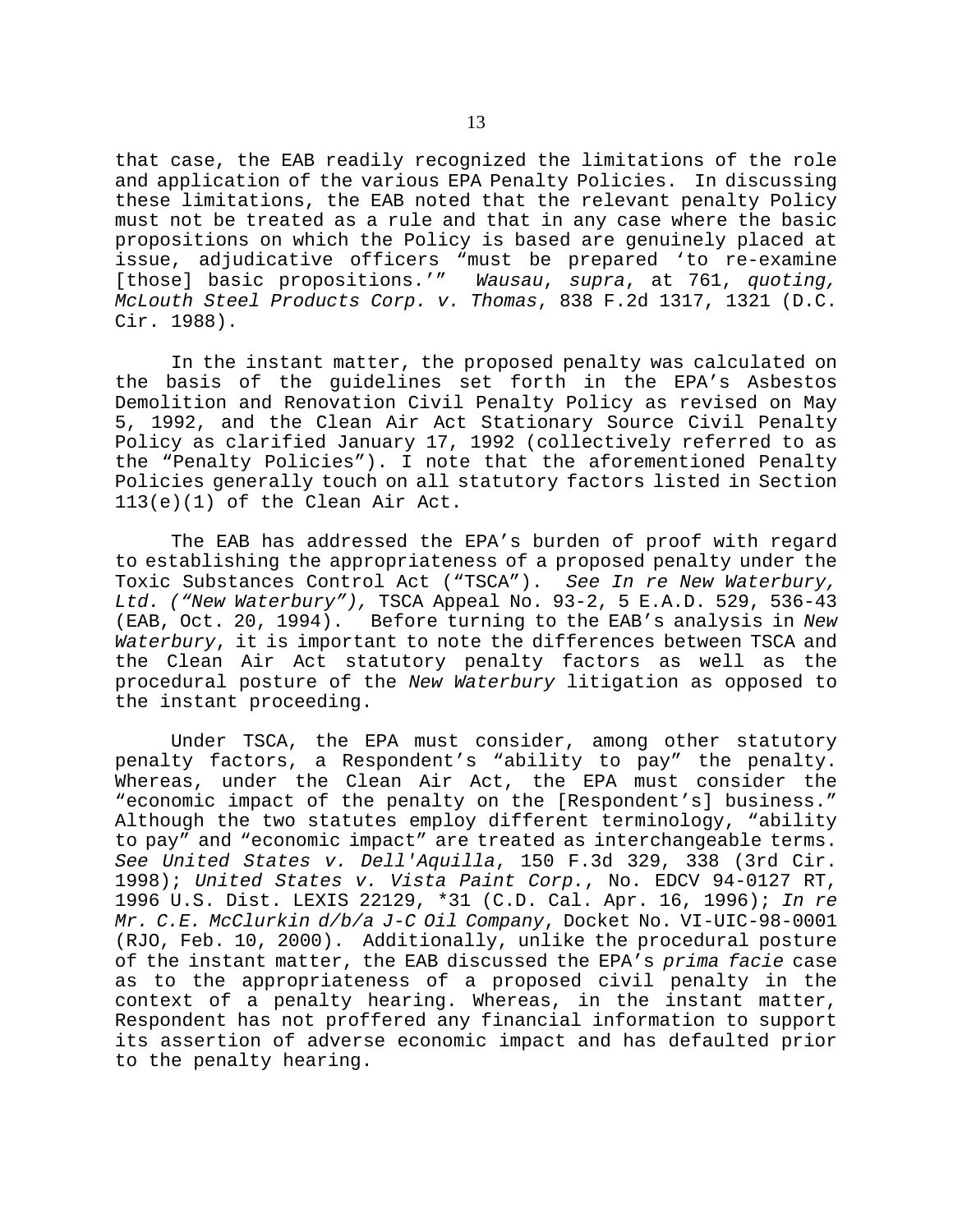In *New Waterbury*, the EAB noted that the term "burden of proof" encompasses both the burden of production and the burden of persuasion. *See New Waterbury*, *supra*, at 536 n.16; *40 C.F.R. § 22.24(a)* The burden of production, the "duty of going forward with the introduction of evidence," can shift during the course of litigation. *Id*. *(quoting* 4 Stein, et al., *Administrative Law* 24-9 (1994)). Thus, once the EPA produces evidence to establish the appropriateness of the proposed penalty, the burden of production shifts to the Respondent to introduce rebuttal evidence. Yet, the burden of persuasion "comes into play only 'if the parties have sustained their burdens of producing evidence and only when all of the evidence has been introduced.'" *New Waterbury*, *supra*, at 536 n.16 (quoting 2 McCormick on Evidence at 426 (Strong, ed. 1992)).

In *New Waterbury* the EAB found that in order for the EPA "to make a prima facie case on the appropriateness of its recommended penalty, the Region must come forward with evidence to show that it, in fact, considered each factor identified in Section 16 [TSCA's statutory penalty factors] and that its recommended penalty is supported by its analysis of those factors." *New Waterbury*, *supra*, at 538. Recognizing that the level of consideration of the penalty factors varies from case to case, the EAB found that at least every factor must be "touched upon" and the penalty must be supported by the analysis. *Id*. In this regard, the EAB noted that "this type of analysis is routinely performed in enforcement cases and is required under the Agency's general penalty policy and the program-specific penalty guidelines." *New Waterbury, supra*, at 538 n.18.

Applying the Board's analysis in *New Waterbury* to the instant matter, I find that the EPA has met its burden of establishing its *prima facie* case as to the appropriateness of the recommended penalty. In this regard, I note that, as part of its prehearing exchange, the EPA submitted a detailed explanation of how the proposed penalty was determined, including a description of how the statutory penalty factors and the specific provisions of the<br>Penalty Policies were applied. See Complainant's Prehearing Penalty Policies were applied. Exchange at 9-18. This penalty calculation explanation shows that the EPA considered each penalty factor identified in Section 113(e)(1) of the Clean Air Act, including the "economic impact of the penalty on the business," in assessing the penalty.

According to the EPA's analysis supporting the proposed penalty, the EPA calculated a gravity-based penalty of \$39,500 based on the seriousness of the violations as measured by the potential for environmental harm resulting from the violations and the duration of those violations, Respondent's full compliance history and good faith efforts to comply, and the size of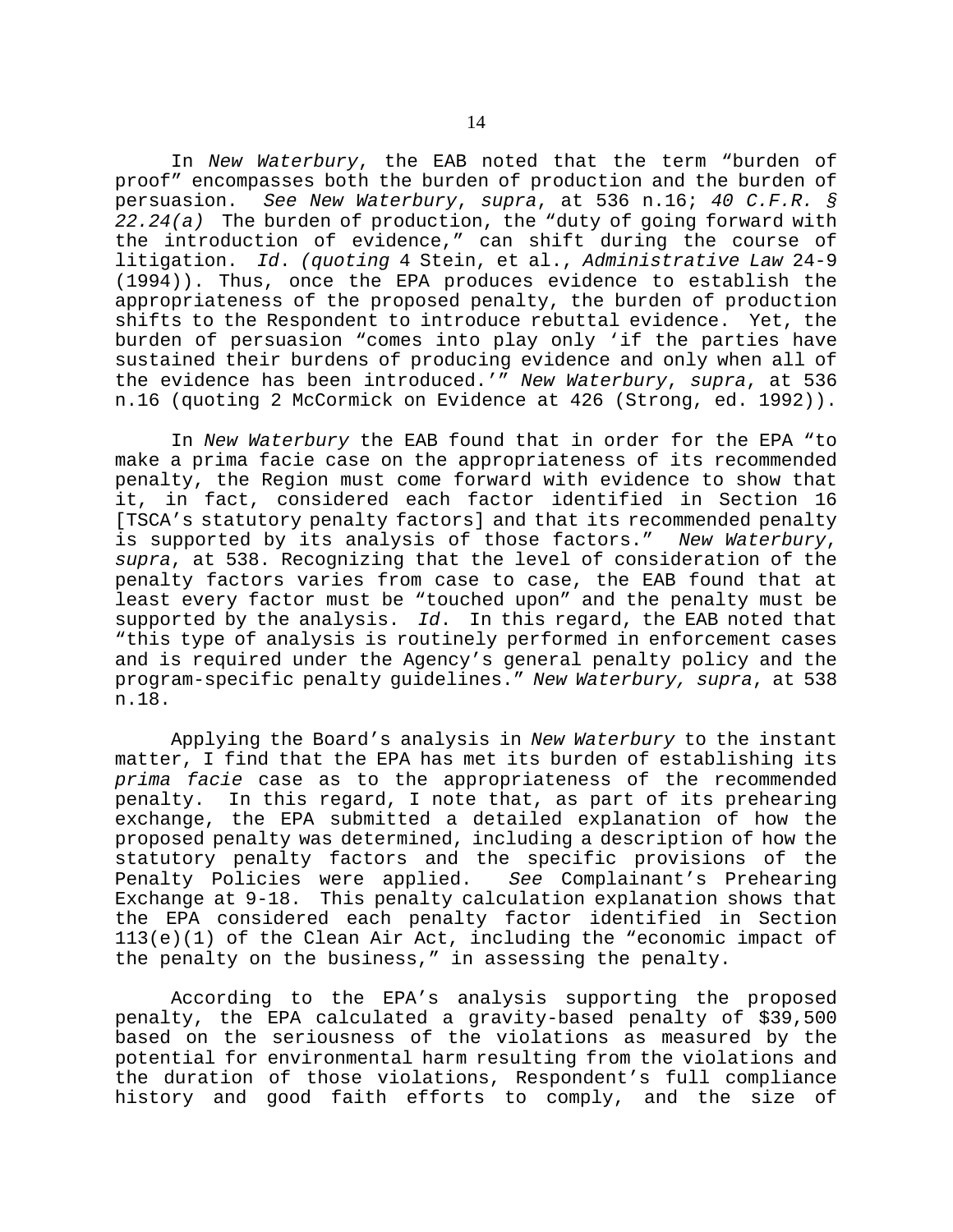Respondent's business.10/ *See* Complainant's Prehearing Exchange at 16-18. Specifically, the EPA determined that Respondent's work practice violations are extremely serious, yielding a high gravity factor. $\frac{11}{1}$  *Id*. at 12. An \$11,500 penalty was assessed for the initial day of violation for Count I, a \$16,500 penalty was assessed for Count II, and a "multi-day" penalty of \$11,500 was assessed for Count I.12/ *Id*. at 16. The EPA made no additional assessment to account for the economic benefit to Respondent from its noncompliance. No adjustments were made for the factors of willfulness or negligence, cooperation, prior history of violation, environmental damage, or other factors as justice may require. *Id*. at 14-15. The proposed penalty of \$39,500 was reduced \$10,000 to \$29,500 to reflect the settlement and penalty paid by the owners of the Facility.

Finally, no adjustment to the penalty was made by the EPA based on ability to pay or the economic impact of the penalty on Respondent's business. According to the EPA's analysis, the penalty of \$29,500 reflects a presumption of Respondent's ability to pay and to continue in business as based on the size of its business and the economic impact of the penalty on its business.

 $11/$  Respondent's notice violation is particularly egregious because its failure to notify the EPA of the intended renovation activity defeats enforcement of the Asbestos NESHAP.

 $12/$  The work practice violation observed during the second EPA inspection on January 6, 2000, is more appropriately assessed as a "separate successive" violation or possibly "second" violation rather than a "multi-day" violation, thus warranting the penalty of \$11,500. *See* EPA's Asbestos Demolition and Renovation Civil Penalty Policy as revised on May 5, 1992 at 4-6, 10-11. Given the facts of this case and in the context of this default, the assessment of \$11,500 for each of the two work practice standard violations, observed during the December 22, 1999 inspection and the January 6, 2000 inspection, will not be disturbed. *Compare Lyon County Landfill*, 10 E.A.D. \_\_\_\_slip op. at 51-52, CAA Appeal No. 00-5 (EAB, Apr. 1, 2002) (where the EAB found a continuing violation rather than a separate successive violation, which is treated as a first violation).

 $10$ <sup>10</sup> In determining this component of the proposed penalty, the EPA relied upon a Dun & Bradstreet report for Respondent. Reportedly, the report did not provide adequate information for the EPA reasonably to determine Respondent's net worth. Complainant's Prehearing Exchange at 17. The EPA did not submit the Dun & Bradstreet report in its prehearing exchange.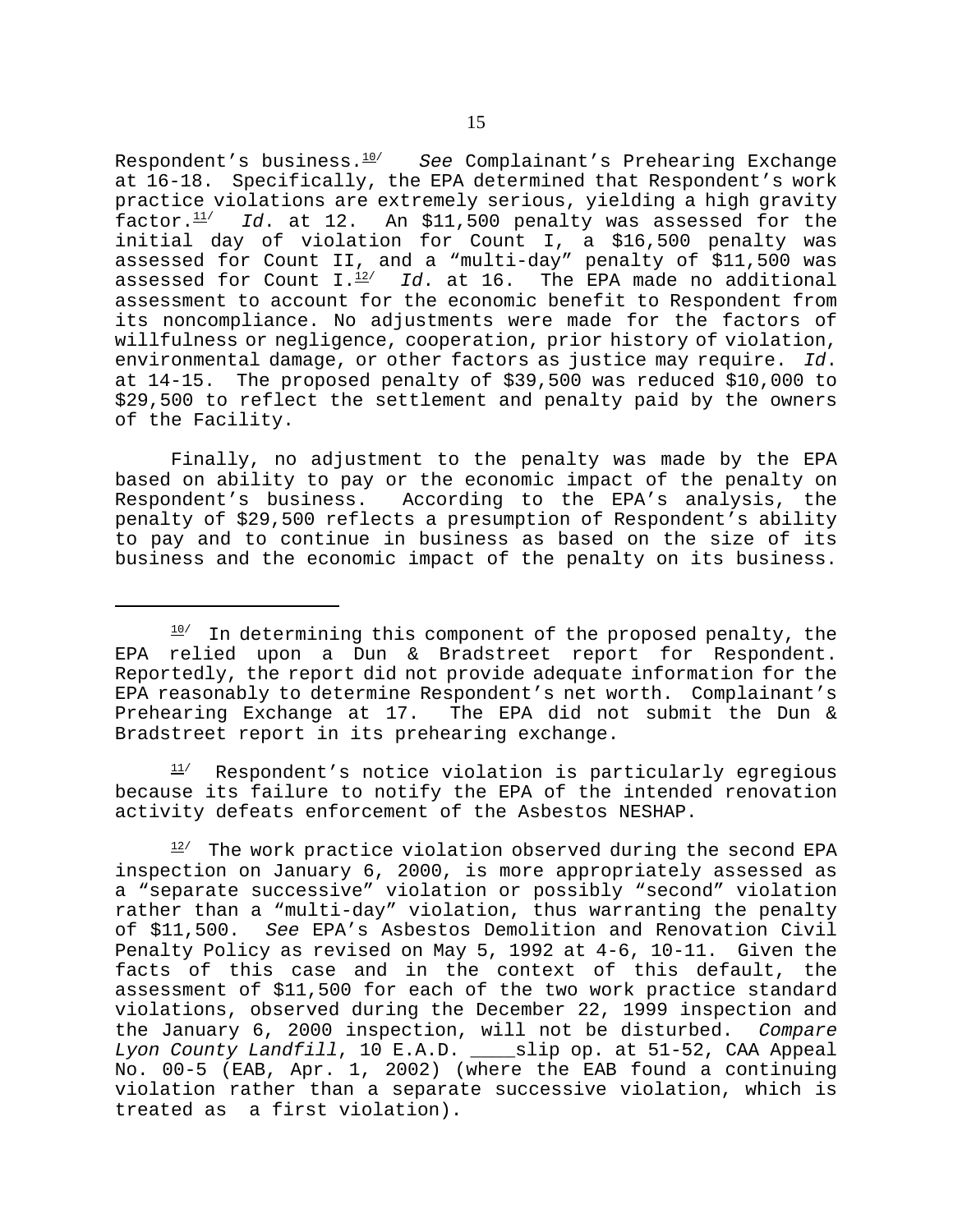In this regard, the EPA noted that the "Dun & Bradstreet report on the Respondent provided no information that the proposed penalty would have a significant adverse impact upon the Respondent or otherwise affect its ability to continue in business." *Id*. at 18.

In its Answer, Respondent claimed that payment of the proposed penalty would jeopardize its ability to remain in business and that the EPA had not taken into account the economic impact on Respondent's business. However, Respondent has offered no proof concerning any adverse economic impact of the penalty on its business and Respondent has not rebutted the EPA's *prima facie* case with respect to the appropriateness of the proposed penalty. During the course of this proceeding, Respondent has been advised that its inability to pay a civil penalty could serve as a reason to mitigate the penalty. In the Complaint, the EPA indicated that the proposed penalty could be "adjusted" if Respondent demonstrated an inability to pay. *See* Complaint at 12-13. Further, my Prehearing Order directed Respondent to submit a statement explaining why the proposed penalty should be reduced or eliminated, with specific recognition that Respondent could take the position of either an inability to pay the proposed penalty or an adverse effect on its ability to continue to do business. *See*  Prehearing Order at  $3 \in \mathbb{R}$  3. Respondent failed to demonstrate either its inability to pay the proposed penalty or the potential adverse economic impact of the penalty on its business.

In this connection, it is emphasized that Complainant has no specific burden of proof as to any individual penalty factor, including ability to pay. Rather, its burden of proof "goes to the appropriateness of the penalty taking *all* factors into account." *Id*. at 538 (emphasis in original). Contrary to Complainant's assertion in its prehearing exchange, "inability to pay" or "economic impact of the penalty on business" is not an affirmative defense for which the respondent bears the burden of proof. Complainant's Prehearing Exchange at 14 n. 1. As pointed out by the EAB in *New Waterbury*, consideration of the ability to pay or the economic impact of the penalty on business is part of the EPA's *prima facie* case and, thus, cannot be treated as an affirmative defense. *See New Waterbury, supra,* at 540. As such, inability to pay, in itself, does not defeat the assessment of a penalty. $^{13/}$  Id.

 $13/$  At the time a complaint is filed, a "respondent's ability to pay may be presumed until it is put at issue by a respondent." *New Waterbury, supra,* at 541. The mere allegation of an inability to pay in an Answer is not sufficient to put ability to pay in (continued...)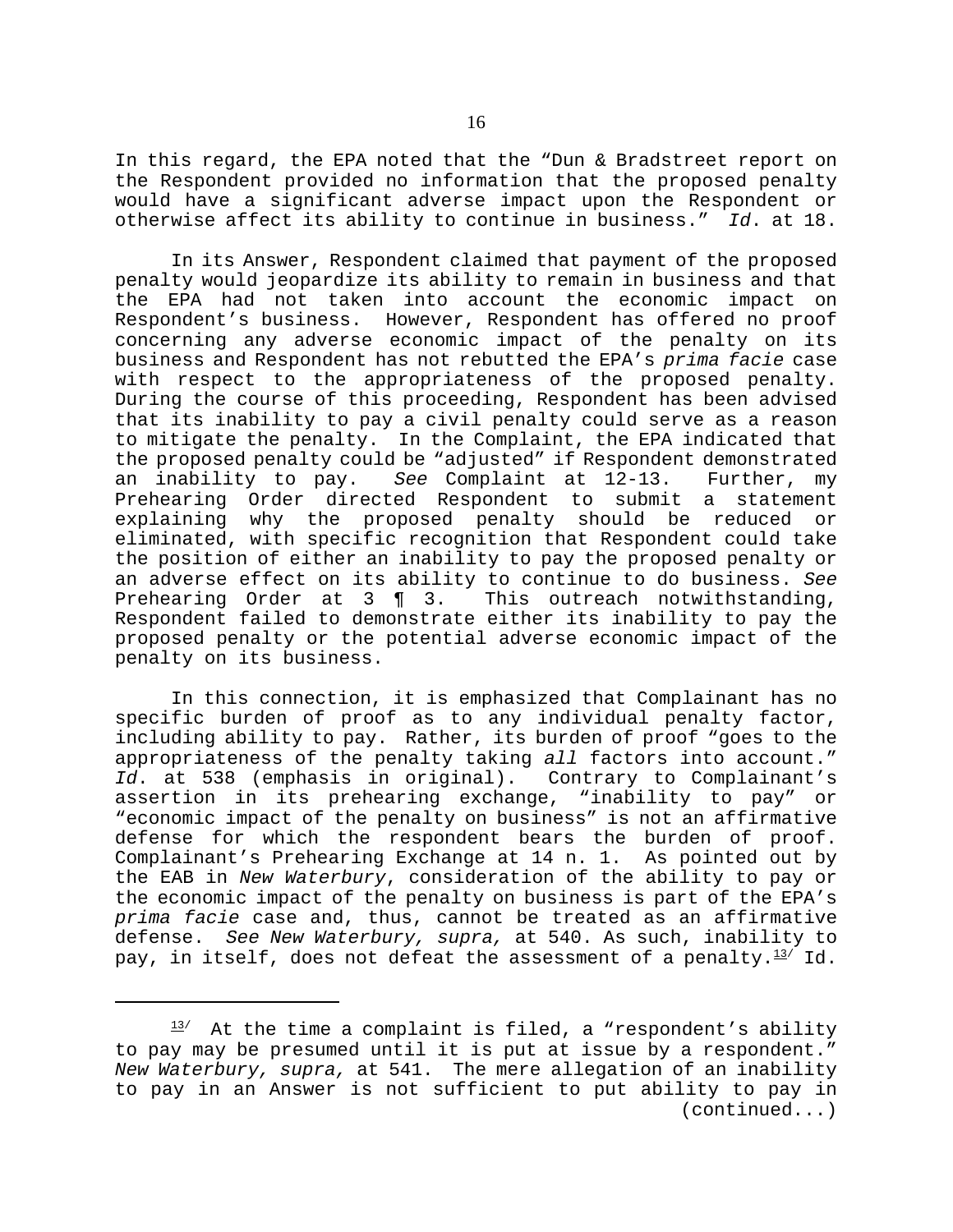Rather, as is the case here, the economic impact of the proposed penalty on the Respondent's business is one of several statutory penalty factors that Complainant must take into consideration in establishing the appropriateness of the proposed penalty. *Id*. Thus, inability to pay more appropriately serves as a "potential mitigating consideration in assessing a penalty." *Id*. at 541.

Finally, I note that the Rules of Practice require a Respondent to indicate whether it will raise the issue of ability to pay, and if so, to submit evidence to support its claim as part of the prehearing exchange. *See* 40 C.F.R. §§ 22.15(a)-(b),  $22.19(a)(3)-(4)$ . "[W]here a respondent does not raise its ability to pay as an issue in its answer, or fails to produce any evidence to support an ability to pay claim after being apprised of that obligation during the pre-hearing process, the [EPA] may properly argue and the [ALJ] may properly conclude that any objection to the penalty based upon ability to pay has been waived." *New Waterbury*, *supra*, at 542. Moreover, pursuant to Section 22.16(b) of the Rules of Practice, by virtue of Respondent's failure to respond to this Motion for Default Judgement, Respondent is deemed to have waived any objection to the granting of the requested relief. 40 C.F.R.  $$22.16(b).$ 

In conclusion, I find that the EPA has presented a *prima facie*  case with respect to the appropriateness of the proposed penalty and that Respondent has not rebutted the EPA's *prima facie* case. Further, the proposed penalty is not clearly inconsistent with the record of the proceeding or the Clean Air Act. 42 U.S.C. § 7413(e)(1); 40 C.F.R. §§ 22.17(c), 22.24(a). Accordingly, the proposed civil administrative penalty of \$29,500 is assessed against Respondent.

### **CONCLUSIONS OF LAW**

1. Respondent is found to be in default because it failed to comply with the ALJ's July 13, 2001, Prehearing Order and the record does not show good cause why a default order should not be issued. 40 C.F.R. § 22.17(a).

2. The default by Respondent constitutes, for purposes of the above-cited matter only, an admission of all facts alleged in the Complaint and a waiver of its right to contest such factual allegations. 40 C.F.R. § 22.17(a).

 $\frac{13}{ }$  (...continued) issue. *See New Waterbury*, *supra*, at 542.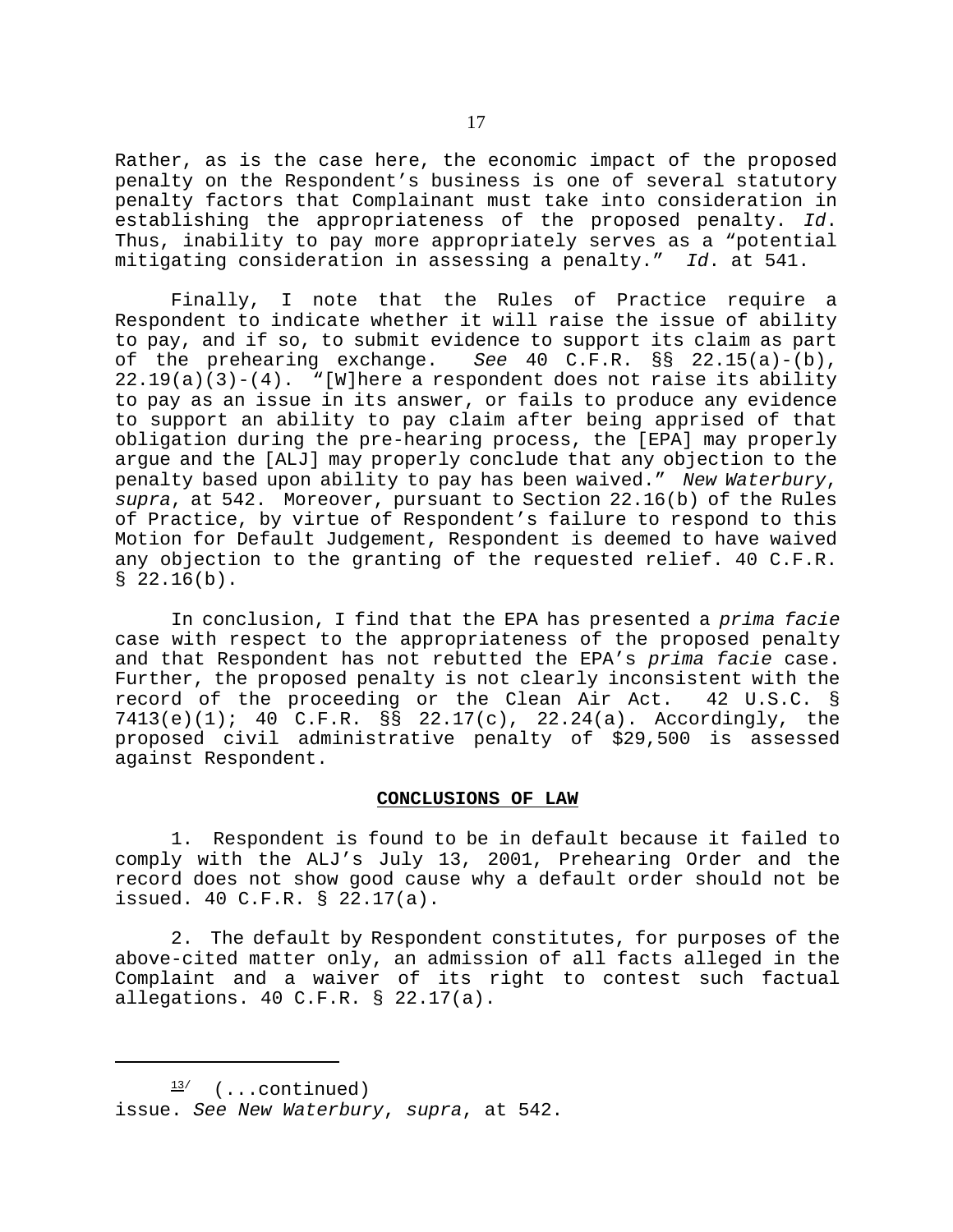3. Respondent's failure to adequately wet the RACM during stripping and failure to provide the Administrator with written notice of intention to demolish or renovate constitute two violations of Section 112 of the Clean Air Act and the Asbestos NESHAP, thereby subjecting Respondent to the assessment of a civil penalty pursuant to Section 113(d) of the Clean Air Act. 42 U.S.C. § 7412; 40 C.F.R. Part 61, Subpart M, §§ 61.145(c)(3), 61.145(b).

4. The EPA has made a *prima facie* showing that the proposed civil administrative penalty of \$29,500 is appropriate and Respondent has not rebutted this *prima facie* showing. The proposed penalty is not clearly inconsistent with the record of proceeding or the Clean Air Act. 42 U.S.C. § 7413(e)(1); 40 C.F.R. §§ 22.17(c), 22.24(a).

#### **ORDER**

1. Respondent is found to be in default and, accordingly, is found to have violated Section 112 of the Clean Air Act and the Asbestos NESHAP as charged in the Complaint.

2. Respondent, Asbestex, Environmental Group Company is assessed a civil administrative penalty of \$29,500.

3. Payment of the full amount of this civil penalty shall be made within thirty (30) days of the service date of the final order by submitting a cashier's check or certified check in the amount of \$29,500, payable to the "Treasurer, United States of America," and mailed to:

> Mellon Bank EPA Region 3 (Regional Hearing Clerk) P.O. Box 360515 Pittsburgh, PA 15251

4. A transmittal letter identifying the subject case and EPA docket number (CAA-3-2001-0004), as well as Respondent's name and address, must accompany the check.

5. If Respondent fails to pay the penalty within the prescribed statutory period after the entry of the Order, interest on the civil penalty may be assessed. 31 U.S.C. § 3717; 40 C.F.R. § 13.11.

This Default Order constitutes an Initial Decision as provided in Section 22.17(c) of the Rules of Practice, 40 C.F.R. § 22.17(c). Pursuant to Sections 22.27(c) and 22.30 of the Rules of Practice,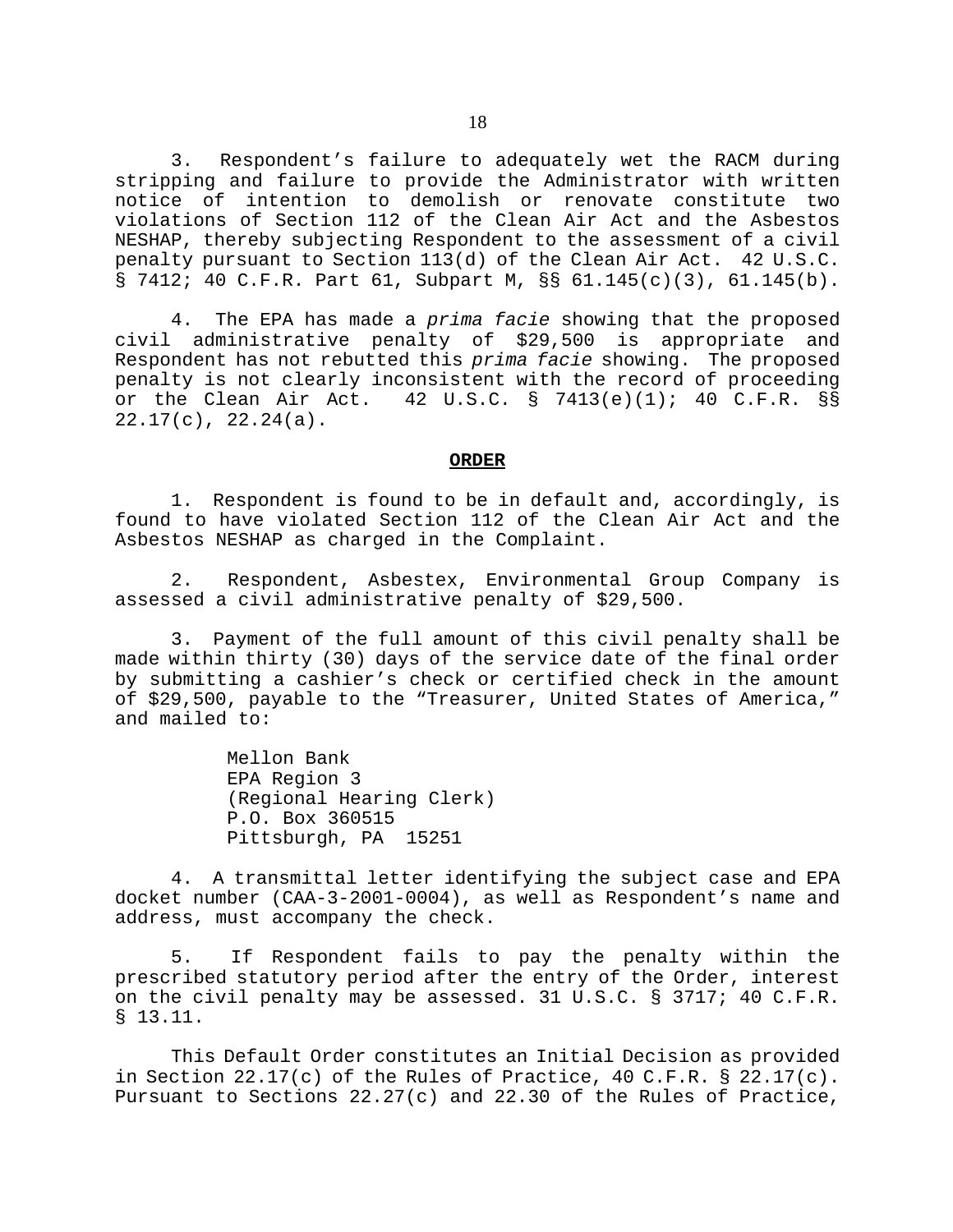40 C.F.R. §§ 22.27(c) and 22.30, this Initial Decision shall become the Final Order of the Agency, unless an appeal is filed with the Environmental Appeals Board within thirty (30) days after the service of this Order, or the Environmental Appeals Board elects, *sua sponte*, to review this decision.

> Barbara A. Gunning Administrative Law Judge

\_\_\_\_\_\_\_\_\_\_\_\_\_\_\_\_\_\_\_\_\_\_\_\_\_\_\_\_\_\_\_\_\_

Dated: April 24, 2002 Washington, DC